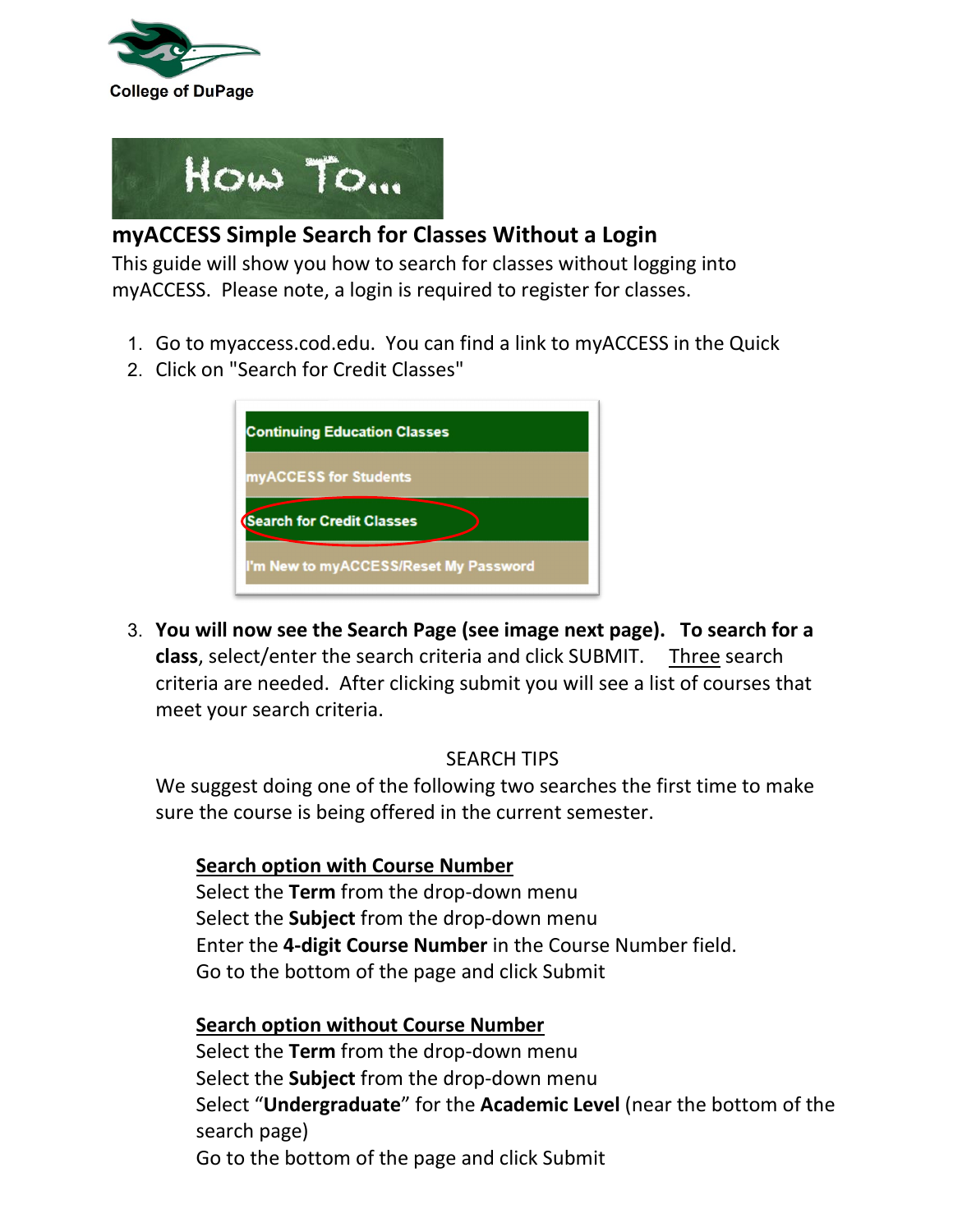You may refine your search by repeating the steps above and selecting additional search criteria such as:

- **Open Classes Only** check this box to exclude Full classes from your search results
- **Course Type/Course Session** Select 16-week, 12-week, 1st 8-week or 2nd 8 week.
- **Enter Instructor Last Name** To see only the classes taught by a specific instructor
- **Days and Times**  when using these criteria please note that only classes meeting the exact days specified will appear in your search results
- **Location**: Please note, if Main Campus is preferred select "Main Campus" not Glen Ellyn Area.

| ີ                                                                                                                                                                                                                                                                                                                                                                                                                                                                                                                                                                                       |  |  |  |  |  |  |  |  |  |
|-----------------------------------------------------------------------------------------------------------------------------------------------------------------------------------------------------------------------------------------------------------------------------------------------------------------------------------------------------------------------------------------------------------------------------------------------------------------------------------------------------------------------------------------------------------------------------------------|--|--|--|--|--|--|--|--|--|
| $\check{ }$<br>$-$ OR $-$ Starting/After Date $*$<br>-- AND -- Ending By Date *<br>Term                                                                                                                                                                                                                                                                                                                                                                                                                                                                                                 |  |  |  |  |  |  |  |  |  |
| Check this box and select your subject(s) below to receive a list of Course #'s/titles offered. (optional)<br>(if unchecked, all sections that meet your criteria will be displayed.)                                                                                                                                                                                                                                                                                                                                                                                                   |  |  |  |  |  |  |  |  |  |
| Check this box and select your subject(s) below to be sent to another page to limit the selection by specific types, such as Honors, Hybrid,<br><b>Learning Community and Online.</b><br>(Do not select both this checkbox and from the Course Types/Course Sessions drop-down list.)                                                                                                                                                                                                                                                                                                   |  |  |  |  |  |  |  |  |  |
| <b>Search for Open Sections Only (optional)</b><br>п                                                                                                                                                                                                                                                                                                                                                                                                                                                                                                                                    |  |  |  |  |  |  |  |  |  |
| <b>Course Types /</b><br>Subject*<br>Section*<br>Course #<br><b>Course Sessions*</b><br>$\check{ }$<br>v<br>v<br>$\check{ }$<br>$\checkmark$<br>v<br>$\checkmark$<br>$\checkmark$<br>$\check{ }$<br>$\checkmark$<br>Enter either a Start or End Time. Counts as one search criteria.<br><b>Sections Meeting After</b><br><b>Sections Ending Before</b><br>$\check{ }$<br>$\checkmark$<br>Class meets: (e.g. M W F or Tu Th)<br>Select one, or more, day of the week below. Counts as one search criteria.<br>Tue<br>Wed $\Box$ Thu $\Box$ Fri $\Box$ Sat $\Box$ Sun $\Box$<br>Mon<br>n. |  |  |  |  |  |  |  |  |  |
| <b>Course Title Keyword(s)</b><br>Location <sup>*</sup><br>$\checkmark$<br>Academic Level <sup>*</sup><br>v<br><b>OR</b><br><b>Check this box to choose</b><br>Enter Instructor's Last Name*<br>a full-time instructor name<br>(or minimum of 2 letters)<br>from a menu                                                                                                                                                                                                                                                                                                                 |  |  |  |  |  |  |  |  |  |
| <b>SUBMIT</b>                                                                                                                                                                                                                                                                                                                                                                                                                                                                                                                                                                           |  |  |  |  |  |  |  |  |  |

### Search Page